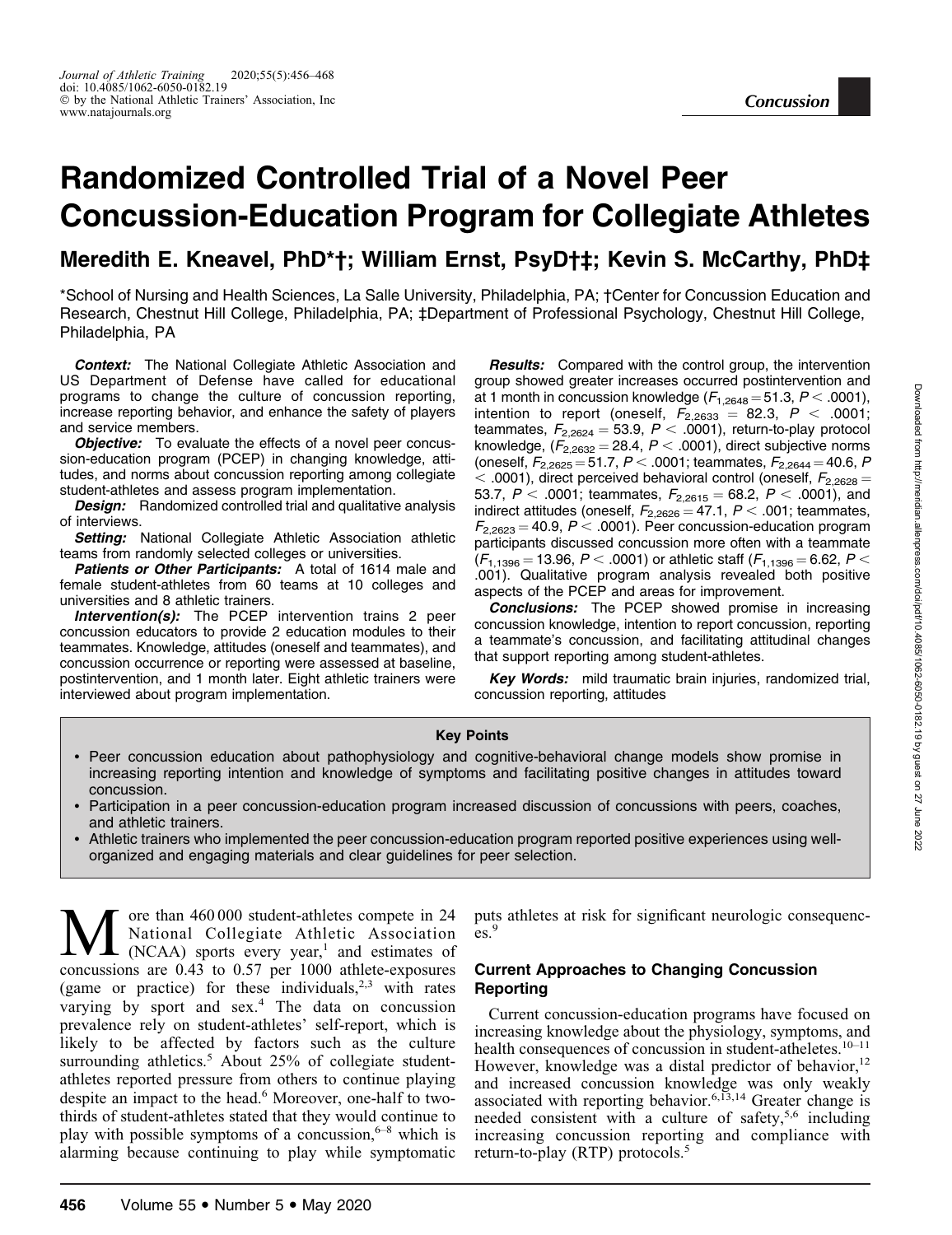The conceptual framework of the Theory of Reasoned Action (TRA) and Theory of Planned Behavior (TPB)<sup>12</sup> has been applied to understanding the attitudes and norms influencing concussion reporting.<sup>13,14</sup> This theory posits that the relationship of knowledge to behavioral change is mediated by changes in cognitions that are more proximal (ie, intention to report) and intermediate (ie, attitudes, subjective norms, perceived behavioral control) to behavior.<sup>12</sup> Attitudes are the cognitive-affective beliefs about concussion reporting; subjective norms are expectations the reference group holds for concussion reporting; behavioral control is the perception of the ability to carry out the behavior. These indicators can be direct (ie, for oneself) or indirect (ie, perceived in others, such as coaches or peers) and combine to predict intention, which is the belief that one will perform the behavior when the situation arises. Cognitive-behavioral interventions are well suited to help individuals modify attitudes and beliefs that perpetuate problematic behaviors such as the failure to report a concussion.15 Health-related behavioral adherence has been increased using cognitive-behavioral methods, whereas changing knowledge alone was insufficient.<sup>12,15</sup> Studies<sup>12–14</sup> of cognitive-behavioral interventions using a TRA or TPB framework demonstrated that changes in attitudes, norms, beliefs, and intentions significantly influenced athletes' reporting behavior.

## An Approach to Changing Concussion Reporting

To attain normative and attitudinal change, it is necessary to consider the factors affecting concussion reporting in collegiate athletes.16 Typical concussion-education programs use a ''top-down'' approach in which authority figures (eg, athletic trainers, neuropsychologists) deliver the intervention.<sup>11</sup> An alternative to this traditional top-down approach is the use of peer-mediated programs in which individuals from the target population lead the intervention. Because peers have the most contact with one another and are critical to the development and maintenance of attitudes, norms, and beliefs,<sup>14</sup> peer interventions may be especially influential in not only challenging cognitions but changing norms for reporting and enhancing reporting.<sup>11</sup> Models using peer-mediated programs have demonstrated a wide range of positive outcomes in diverse populations.<sup>17–19</sup> In addition, the involvement of multiple stakeholders through an interdisciplinary model consistent with the socioecological framework,<sup>20</sup> which includes the intrapersonal (ie, the athlete themselves), interpersonal (eg, coaches, athletic trainers), and environmental (eg, sports culture, access to prevention material) levels, further supports positive change at all levels. Thus, an interdisciplinary model that includes multiple stakeholders is likely to be more effective than a single top-down approach.

Using a peer-mediated, interdisciplinary, cognitive-behavioral approach, the Peer Concussion Education Program (PCEP) was developed in response to a call for novel interventions from the NCAA and US Department of Defense. The present study was a nationwide randomized controlled trial (RCT) designed to evaluate the effect of a novel PCEP among NCAA student-athletes competing in sports with a high risk of concussion. Our purpose was to compare the PCEP intervention and a control condition for changes in concussion knowledge, reporting behaviors, attitudes, intentions around reporting behaviors, discussion of concussion with others, and reporting behaviors after the intervention and 1 month later. Additionally, we solicited feedback from athletic trainers who implemented the PCEP to describe important themes encountered in carrying out the intervention.

# METHODS

# **Participants**

Schools. The Consolidated Standards of Reporting Trials (CONSORT) table in the Figure illustrates the enrollment of institutions and randomization of teams to conditions. First, colleges and universities were sampled randomly if they (a) were a member of the NCAA, (b) had a men's football team, (c) had at least 2 of the following NCAA additional men's sports: baseball, basketball, ice hockey, lacrosse, soccer, or wrestling, and (d) had at least 3 of the following women's sports: basketball, field hockey, ice hockey, lacrosse, soccer, or softball. These sports were chosen because they have been identified as having the highest rates of concussion for each sex.<sup>4</sup> From this pool, a multistage cluster-sampling technique was used to ensure representation of key variables in the final sample (including NCAA Division  $[I, II, III]$ ; enrollment  $[<5000,$  $\geq$ 5000]; geographic location [Northeast, Midwest, South, West]; and funding source [public, private]).

Second, we contacted the athletic director and head athletic trainer for 42 randomly selected schools. Eighteen schools did not respond within the 2-week timeframe after 3 attempts at contact. A total of 24 institutions responded, and 10 schools (Division  $I = 3$ , Division II = 4, Division III  $=$  3) initiated an agreement with the research team, received local ethical board approval, and were enrolled in the study. Student-athletes and athletic trainers who provided data all supplied informed consent and were free to decline to participate in any aspect of the study without penalty. Finally, within each institution, 6 individual teams meeting the inclusion criteria (3 men's, 3 women's) were randomized to receive either the experimental (PCEP) or control (routine concussion education mandated by the NCAA and implemented individually on each college campus) condition. Random assignment to condition was counterbalanced for sex within school and NCAA Division.

Student-Athletes. A total of 1614 student-athletes (773 in the experimental group, 841 in the control group) participated in the study: 389 competed in Division I, 794 in Division II, and 431 in Division III. Ethnicity was described by 364 individuals as African American, 18 as Asian, 1206 as European American, 50 as Latino or Latina, 10 as Native American, and 19 as mixed or another identity.<sup>a</sup> The average age of participants was 19.8 years  $(SD = 1.33$ , range  $= 18-27$  years). Table 1 presents participants by sport and sex. Men were overrepresented due to the inclusion of football at every school and the larger roster sizes of football. A total of 528 (32.9%) student-athletes were freshmen, 468 (29.2%) were sophomores, 426 (26.5%) were juniors, 150 (9.4%) were seniors, and 34 (2.1%) were fifth-year and above students. Studentathletes reported having played their sport for an average of

a Participants were permitted to choose multiple ethnicities, so percentages are not available.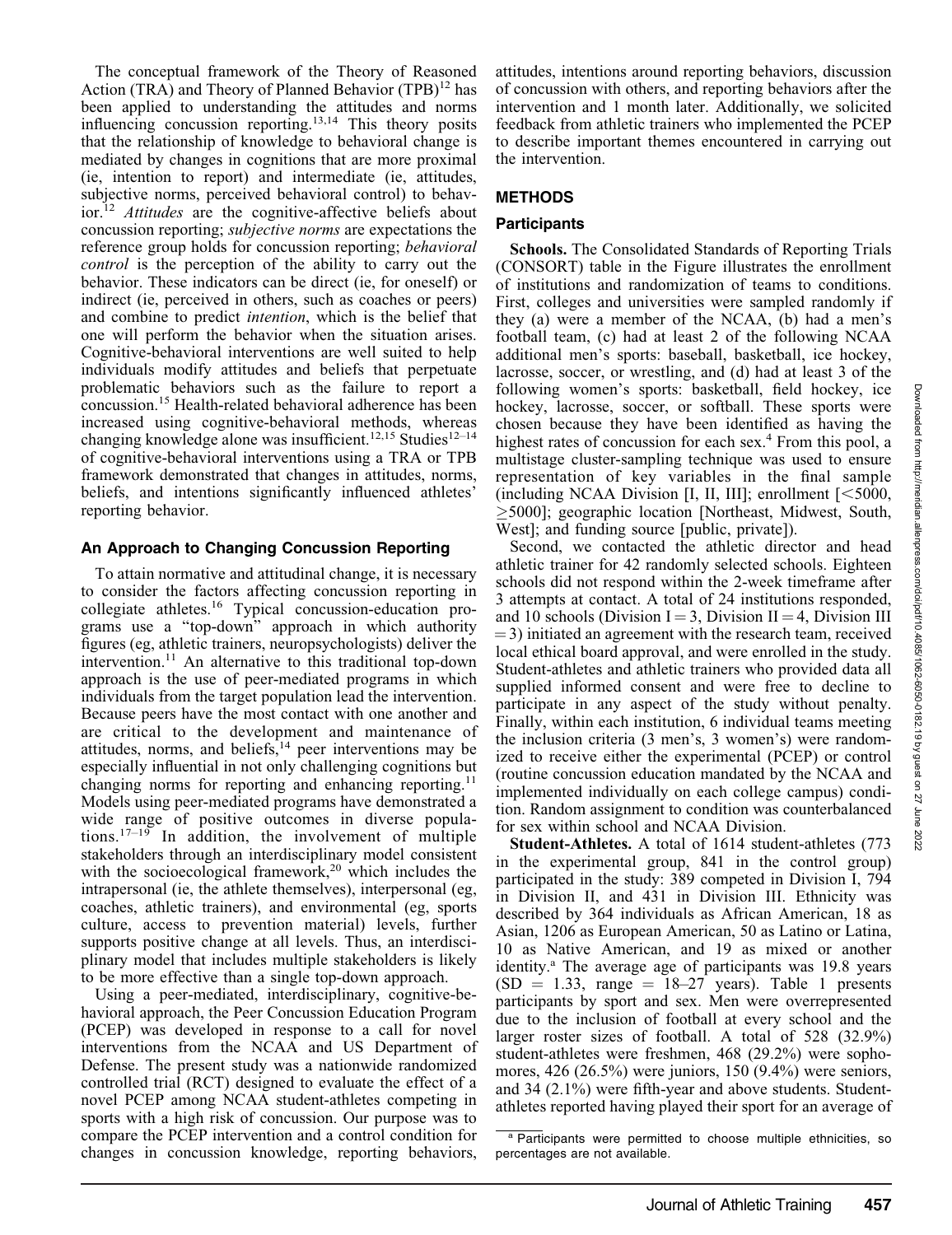

Figure. Consolidated Standards of Reporting Trials study flowchart. <sup>a</sup> Responded but exceeded recruitment goals indicates that a site may have expressed interest in participation, but that cluster or division had already been fulfilled.

10.7 years (SD = 4.96, range =  $0-21$  years). Thirty-two percent  $(n = 515)$  of students reported participating in a previous concussion-education program,  $54\%$  (n = 847) never experienced previous concussion education, and 14%

|  | Table 1. Frequencies of Women and Men Participating by Sport |  |  |  |  |  |
|--|--------------------------------------------------------------|--|--|--|--|--|
|--|--------------------------------------------------------------|--|--|--|--|--|

| Sport        | Women (n $=$ 511) | Men (n = 1103) |
|--------------|-------------------|----------------|
| Baseball     | <b>NA</b>         | 117            |
| Basketball   | 92                | 60             |
| Field hockey | 28                | <b>NA</b>      |
| Football     | NA.               | 666            |
| Ice hockey   | 21                | 17             |
| Lacrosse     | 72                | 53             |
| Soccer       | 164               | 117            |
| Softball     | 134               | <b>NA</b>      |
| Wrestling    | NA                | 73             |

Abbreviation: NA, not applicable.

 $(n = 222)$  were uncertain whether they had. Concussion history was assessed through self-report at baseline in the demographic portion of data collection via the question, ''Have you ever had a concussion?'' Half of student-athletes reported *no* (n = 824; 51.2%), 40.3% (n = 648) reported yes, and 8.6% ( $n = 138$ ) were *not sure*. The PCEP and control conditions did not differ with respect to concussion history  $(\chi^2_{2, 1610} = 1.68, P = .43).$ 

Athletic Trainers. Eight athletic trainers from the 10 colleges and universities participated in a debriefing of the PCEP implementation after completing the program.

#### Intervention

The development of the PCEP was influenced by the TRA or TRB and uses a peer-mediated, cognitivebehavioral, and interdisciplinary model to enhance concus-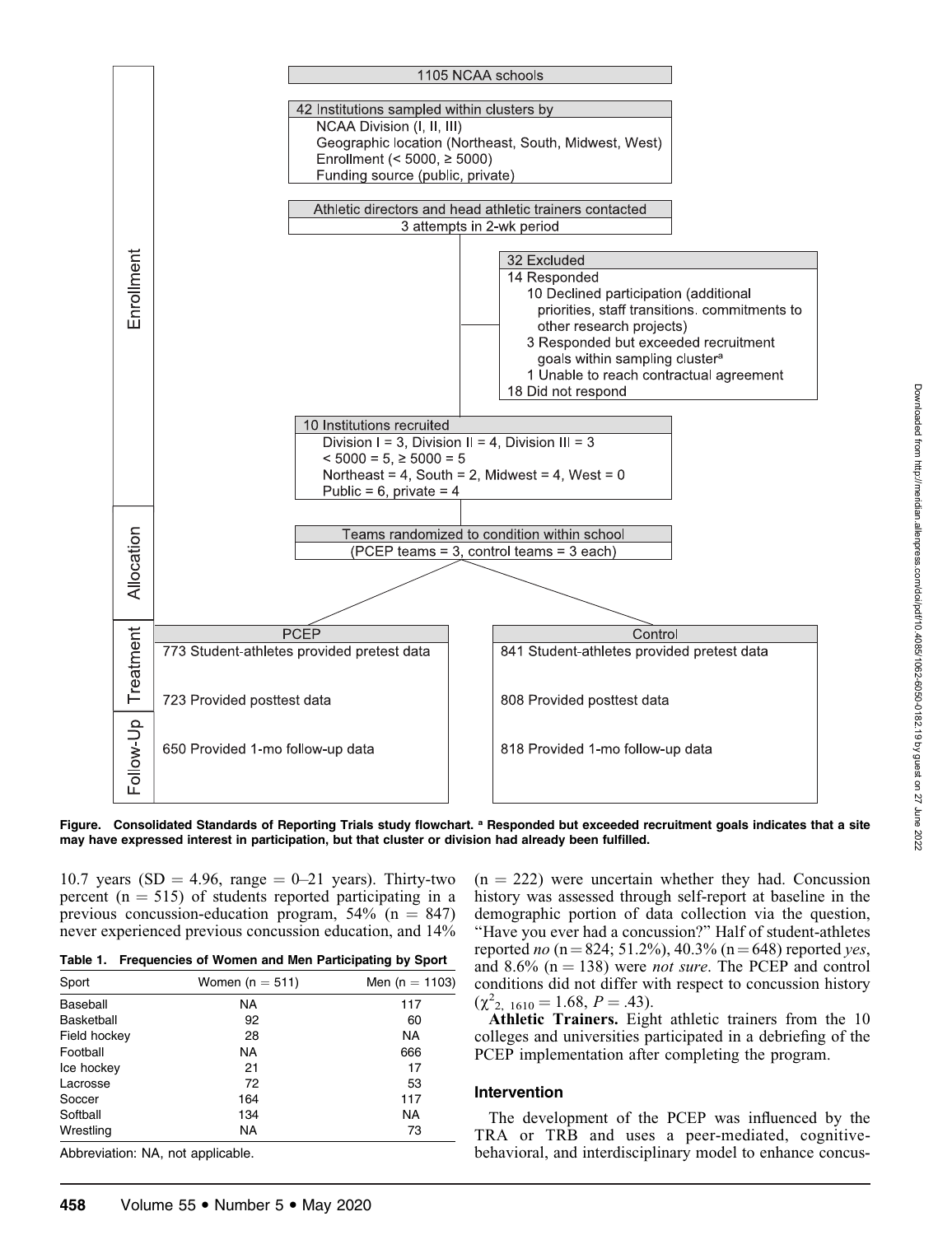sion knowledge and reporting.11,15,20 Consistent with the TRA or TRB,<sup>14</sup> the PCEP not only focuses on enhancing concussion knowledge but also attempts to address attitudes and team norms to enhance concussion reporting. Two student-athletes per team were selected to serve as peer concussion educators (PCEs) by their coach, athletic trainer, and an athletic department administrator. The PCEs were trained by an athletic trainer to provide an education module via a slide presentation designed to enhance concussion knowledge and a second module designed to enhance concussion reporting. The second module features worksheet exercises that require student-athletes to list cognitions that inhibit reporting and replace them with cognitions that facilitate reporting by oneself and one's teammates. After completing their training, the PCEs provided both education modules to their teammates and were encouraged to facilitate discussion about concussion and concussion reporting. A more detailed description about the PCEP and its development is provided in the article by Ernst and Kneavel<sup>21</sup> or by clicking on the following link: chc.edu/peer-concussion-education/peerconcussion-education-program-manual.

#### **Assessments**

Knowledge Measures. Knowledge of concussion symptoms was assessed using a symptom checklist from the Acute Concussion Evaluation<sup>22</sup> and nonsymptoms from a survey developed by Valovich McLeod et al. $23$  The checklist consisted of 27 items, with 19 true symptoms (eg, blurred vision, headache) and 8 false symptoms (eg, black eye, chest pain). Scores reflect the number of actual symptoms endorsed and the number of incorrect symptoms not endorsed (Table 2). Knowledge of the RTP protocol was assessed using a 5-item Likert scale questionnaire (Table 2).

Attitude Measures Based on the TPB or TRA. An adapted version of a TPB questionnaire<sup>24</sup> for concussion reporting by Register-Mihalik et  $al<sup>13</sup>$  contained subscales to measure (a) intention to report concussion and (b) direct attitudes (individual's attitudes about reporting), (c) direct perceived behavioral control (whether individuals feel they are able to report), (d) indirect attitude (the possible consequences of reporting), and (e) indirect perceived behavioral control (pressures about concussion reporting from others such as coaches, fans, and parents). See Table 3 for an overview of the assessments, timelines, and description of the measure and Table 2 for the specific assessments used. The questionnaire was first modified to include questions about reporting a suspected concussion in oneself and one's teammates for each subscale. The intention-to-report subscale was altered to include questions about context (ie, under most circumstances, even if I am not sure it is serious, to make an effort to report, when I notice symptoms, in a playoff or championship game, in practice) to account for the potential influence of circumstances. Two questions were added to the Perceived Behavioral Control subscale relevant to the current study (ie, the encouragement of my teammates makes it easier to report, having a peer concussion educator makes it easier to report). The adapted versions were reviewed by the studies' coprincipal investigators, who have expertise in concussion and program assessment. Moreover, the assessment measures were reviewed by a researcher affiliated with the NCAA Sports Science Institute who has expertise in concussion research.

Concussion Occurrence and Reporting. Finally, at 1 month follow up, all student-athletes described concussion occurrence and reporting in the month since posttest. Participants answered questions about whether they suspected or knew of a concussion in self or teammate; whether they spoke with teammates, peer educators or knowledgeable peers, coaches, or athletic trainers about concussions; and whether they reported a concussion that they experienced or witnessed (Table 2).

## Procedure

After being randomly selected and agreeing to participate in the study, the site study coordinator from each college or university was e-mailed an enrollment packet that consisted of an overview of the study protocol, assessment measures, and access to the PCEP online manual. Next, a phone conference with each study site coordinator was conducted by 1 of the coprincipal investigators to review the contents of the enrollment packet and foster adherence to the study protocol across all 10 participating colleges or universities. The phone conference allowed us to ensure functionality of the online manual for the potential participants and describe the 4-step process for selecting and training peer educators and having peer educators present to their teammates. It also was done to familiarize participants with the study materials and assessments and to answer any questions about the study protocol.

After the enrollment meeting, the study site coordinators followed the PCEP implementation process outlined in the online manual with the individual teams within a school randomly assigned to the experimental group, which included (a) forming an interdisciplinary implementation team, (b) selecting the PCEs, (c) training the PCEs, and (d) having the PCEs present the 2 modules to their teammates. The goal of the study was to evaluate the utility of the PCEP as it would be used on college campuses. Thus, the site coordinators implemented the program for teams in a way that worked with those teams' schedules, usually aligning it with team meetings. The PCEs were typically trained 1 to 2 weeks before the implementation of the PCEP, following the recommendations outlined in the online manual. Assessments occurred immediately before the PCEP was administered (baseline), immediately after the PCE presentation to teammates (or after an equivalent length of time for those teams in the control condition: posttest), and after 1 month (follow up) for all treatment conditions. Study site coordinators scheduled all treatment, control, and assessment times. The data for each studentathlete were linked over the 3 timepoints by a unique identifier. All assessments used a paper-and-pencil format. The control condition had similar assessment schedules.

The control groups did not receive any experimental intervention. External site study personnel were instructed to advise the PCEs and the teams participating in the PCEP to avoid discussing the program with control-group participants or any other students or student-athletes at their school. During the time intervals, which mimicked the time between baseline and the immediate posttest for the PCEP groups, control teams engaged in standard athletic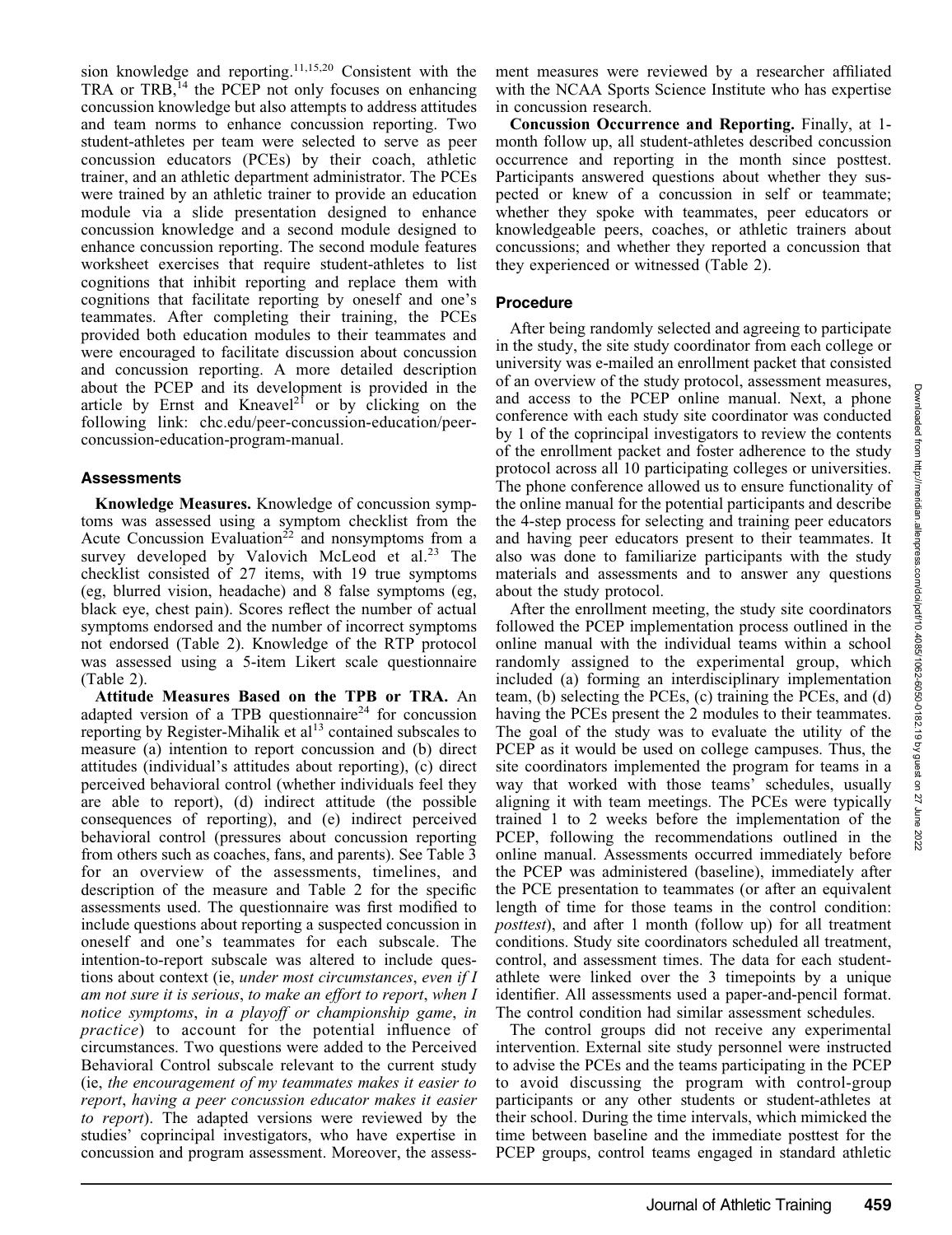#### Table 2. Assessments<sup>a</sup> Continued in Next Column

Concussion knowledge Amnesia (memory loss) Bleeding from the mouth Difficulty breathing Drowsiness Irritability Nausea Sensitivity to noise Blurred vision Bleeding from the nose Difficulty concentrating **Fatigue** Loss of consciousness Nervousness Sharp burning in the neck Black eye Chest pain **Distractibility** Feeling "foggy" Loss of neck range of motion **Sadness** Sleep disturbance Bleeding from the ear Confusion Dizziness Headache More emotional Sensitivity to light

Return-to-play protocol knowledge (5-point Likert scale from never to always except where noted)

- How well do you understand the return-to-play protocol for concussion? (5-point Likert scale from not at all to very well)
	- Light cardio exercise can be initiated while symptoms of a concussion are still occurring.
	- A full-contact practice is required before returning to competition.
	- Clearance by a health care professional is required before returning to full participation.
	- The athlete could still have some symptoms but return to practice.
- Intention to report (self; 7-point Likert scale from strongly disagree to strongly agree)
	- When I myself experience possible concussion symptoms:
		- I intend to report under most circumstances.
		- I plan to report even if I am not sure it is serious.
		- I will make an effort to report.
		- I plan to report when I notice symptoms.
		- I will report if it happens in a playoff or championship game.
		- I intend to report in a practice.
- Intention to report (teammate; 7-point Likert scale from strongly disagree to strongly agree)
- When my teammate experiences possible concussion symptoms: I intend to report under most circumstances.
	- I plan to report even if I am not sure it is serious.
	- I will make an effort to report.
	- I plan to report when I notice symptoms.
	- I will report if it happens in a playoff or championship game.
	- I intend to report in a practice.
- Direct subjective norms (self; 7-point Likert scale from strongly disagree to strongly agree)
	- When I myself experience possible concussion symptoms:
	- My coach believes I should report.
	- My teammates believe I should report.
	- My trainer thinks I should report.
	- It is expected of me to report.

#### Table 2. Continued From Previous Column

- Direct subjective norms (teammate; 7-point Likert scale from strongly disagree to strongly agree) When my teammate experiences possible concussion symptoms: My coach believes I should report. My teammates believe I should report. My trainer thinks I should report. It is expected of me to report. Direct perceived behavioral control (self; 7-point Likert scale from strongly disagree to strongly agree) When I myself experience possible concussion symptoms: I am confident I could report. I have control over reporting. I am able to report. The encouragement of my teammates makes it easier to report. Having a peer concussion educator makes it easier to report. Direct perceived behavioral control (teammate; 7-point Likert scale from strongly disagree to strongly agree) When my teammate experiences possible concussion symptoms: I am confident I could report. I have control over reporting. I am able to report. The encouragement of my teammates makes it easier to report. Having a peer concussion educator makes it easier to report. Indirect perceived behavioral control (self; 7-point Likert scale from strongly disagree to strongly agree) When I myself experience possible concussion symptoms: Reporting will improve my athletic performance. Reporting will reduce the chances of my suffering another concussion. Reporting will cause me to lose my position on the team (R). Reporting will cause me to lose playing time (R). Reporting will help me maintain my health. Reporting will help me maintain my school performance. Reporting will let my teammates down (R). Indirect perceived behavioral control (teammate; 7-point Likert scale from strongly disagree to strongly agree) When my teammate experiences possible concussion symptoms: Reporting will improve my teammate's athletic performance. Reporting will reduce the chances of my teammate suffering another concussion. Reporting will cause my teammate to lose their position on the team (R). Reporting will cause my teammate to lose playing time (R). Reporting will help my teammate maintain their health. Reporting will help maintain my teammate's school performance. Reporting will let my teammates down (R). Concussion occurrence and reporting (yes or no response) Please indicate any of the following you have experienced in the last month. If you have answer yes to any question, please give a brief (2– 3 sentence) description of what you experienced. In the past month: I have seen someone in practice or competition sustain athletic contact, a collision, fall, or head injury. I myself in practice or competition have sustained athletic contact, a collision, fall, or head injury. I myself have experienced symptoms of a concussion. I have seen a teammate experience symptoms of a concussion. I have discussed concussions with my teammate(s). I have discussed concussions with my coach(es). I have discussed concussions with a trainer. I have discussed concussions with a peer concussion educator or another student knowledgeable about concussion injuries. I myself have sustained a concussion. I suspected a concussion in myself. If you answered yes to the previous question, did you report it? I suspected a concussion in a teammate. If you answered yes to the previous question, did you report it?
- a Items are presented in their original format. (R) indicates the item was reverse scored.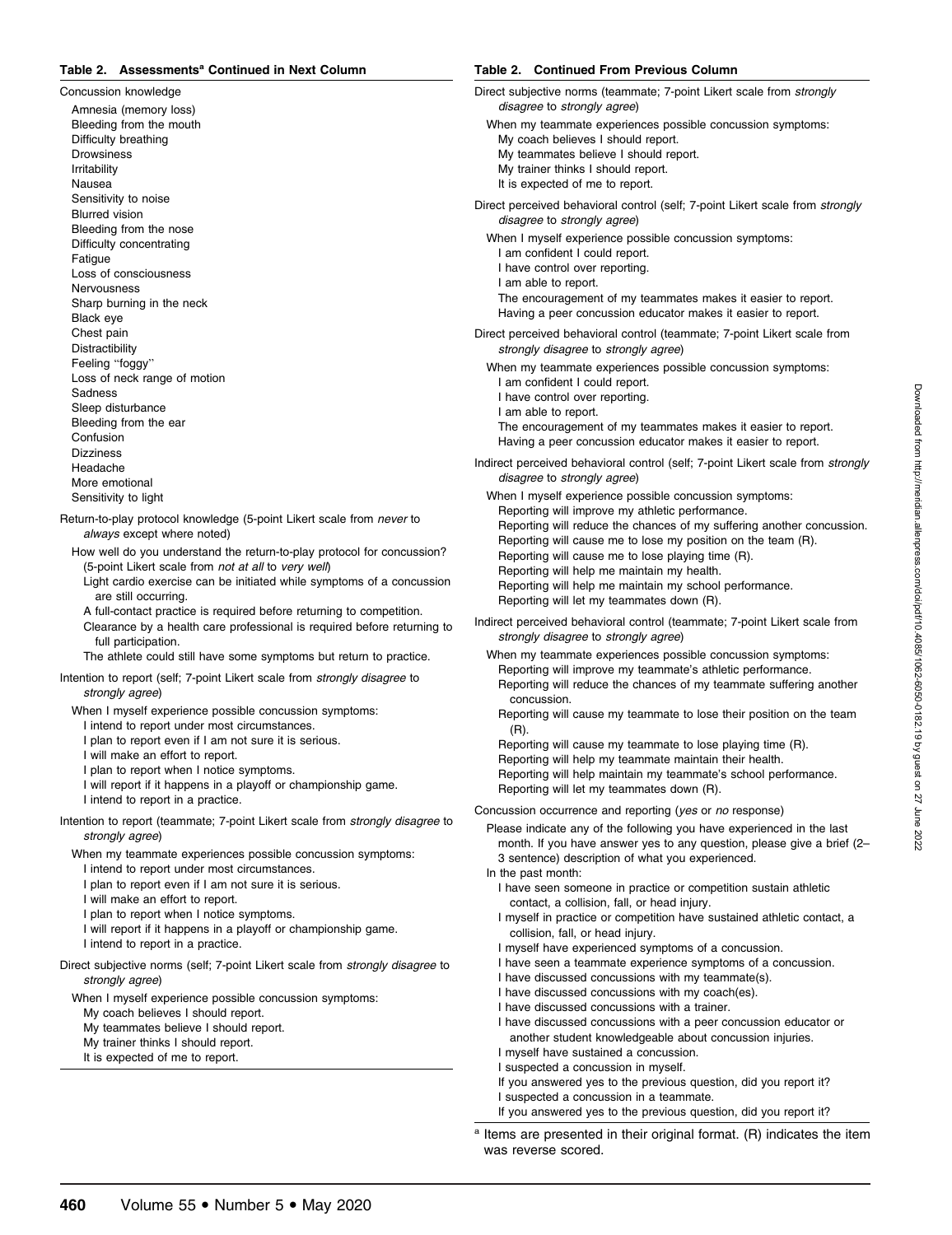#### Table 3. Assessments, Modifications, Timeline, and Theory of Reasoned Action or Theory of Planned Behavior<sup>a</sup>

| Outcome Measure or<br>Theory of Reasoned Action<br>or Planned Behavior Construct                                     | Outcome Assessed<br>or Description                                                                                                                | Description or Modification                                                                                                                                                                                                                                                                                                                                                                                                                                                                                    | Assessment<br>Point(s)                                |
|----------------------------------------------------------------------------------------------------------------------|---------------------------------------------------------------------------------------------------------------------------------------------------|----------------------------------------------------------------------------------------------------------------------------------------------------------------------------------------------------------------------------------------------------------------------------------------------------------------------------------------------------------------------------------------------------------------------------------------------------------------------------------------------------------------|-------------------------------------------------------|
| Demographics                                                                                                         | Demographic information                                                                                                                           | Demographic questions to determine age, sports<br>played, history of concussions, sex, etc                                                                                                                                                                                                                                                                                                                                                                                                                     | <b>Baseline</b>                                       |
| Concussion knowledge                                                                                                 | Concussion knowledge or ACE<br>checklist modified from Gioia and<br>Collins <sup>22</sup> (2006) and McLeod et<br>al <sup>23</sup> (2007)         | Total items $= 27$ , 19 true symptoms of concussion<br>from ACE checklist and nonsymptoms from<br>McLeod et al. <sup>23</sup> Participants received 1 point for<br>each item that was correctly identified as a<br>symptom or not a symptom of concussion.                                                                                                                                                                                                                                                     | <b>Baseline</b><br>Postintervention<br>1-mo Follow up |
| Knowledge of RTP protocol                                                                                            | Knowledge of RTP protocol                                                                                                                         | Five-item questionnaire based on Module 1<br>content. A 5-point Likert scale is used to assess<br>knowledge of RTP protocol.                                                                                                                                                                                                                                                                                                                                                                                   | <b>Baseline</b><br>Postintervention<br>1-mo Follow up |
| Intention modified from the<br>original 3-item questionnaire of<br>Register-Mihalik et al <sup>13</sup> (2013)       | Intention to report                                                                                                                               | The 12-item questionnaire was modified from the<br>original 3 questions and expanded to include<br>intention under general and specific<br>circumstances such as practice, playoff, even if<br>I am not sure it is serious, etc. A 7-point Likert<br>scale was used to assess intention to report in<br>oneself (6 items) or one's teammates (6 items).                                                                                                                                                        | <b>Baseline</b><br>Postintervention<br>1-mo Follow up |
| Direct subjective norms scale<br>modified from Register-Mihalik<br>et al <sup>13</sup> (2013)                        | What important others around the<br>athlete believe about reporting                                                                               | Eight items about what important others think<br>were modified to be more specific (people I<br>know changed to coach, teammates, trainer, it<br>is expected of me) for oneself (4 items) or one's<br>teammate (4 items). Participants indicated their<br>agreement with each statement on a 7-point<br>Likert scale.                                                                                                                                                                                          | <b>Baseline</b><br>Postintervention<br>1-mo Follow up |
| Direct perceived behavioral<br>control questionnaire modified<br>from Register-Mihalik et al <sup>13</sup><br>(2013) | Ability to report or how able the<br>athlete feels to actually carry out<br>the reporting behavior                                                | Ten items address one's perceived ability to report<br>a concussion in oneself (5 items) or one's<br>teammates (5 items). Participants indicated their<br>agreement with each statement on a 7-point<br>scale. Two items were changed from the<br>original scale to Likert scale (I have control over<br>reporting and I am able to report), and 2 items<br>were added (the encouragement of my<br>teammates makes it easier to report and having<br>a peer concussion educator makes it easier to<br>report). | <b>Baseline</b><br>Postintervention<br>1-mo Follow up |
| Indirect attitude modified from<br>Register-Mihalik et al <sup>13</sup> (2013)                                       | Consequences of reporting                                                                                                                         | Fourteen items address beliefs about reporting<br>their own (7 items) or a teammate's (7 items)<br>concussion. Items taken directly from the<br>original. Items from the original construct with<br>extremely good or extremely bad Likert-scale<br>formats were excluded. Participants indicated<br>their agreement with each statement on a 7-<br>point Likert scale.                                                                                                                                        | <b>Baseline</b><br>Postintervention<br>1-mo Follow up |
| Concussion occurrence and<br>reporting                                                                               | Suspected occurrences of<br>concussions in the last month in<br>oneself and one's teammates,<br>including if participants reported<br>concussions | Thirteen items designed to address suspected<br>concussions; discussions with trainers,<br>teammates, and coaches about concussions;<br>and self- and teammate-reported concussions<br>over the study time period. Questions use a<br>dichotomous yes or no format and include<br>open-ended format for additional information.                                                                                                                                                                                | 1-mo Follow up<br>only                                |

Abbreviations: ACE, acute concussion evaluation; RTP, return-to-play. a Items are presented in their original format.

activities including practice, strength training, and team meetings at the discretion of the site coordinator to accommodate challenging time demands and other logistics associated with student-athletes and athletic department staff.

All student-athletes gave informed consent for the research procedures. Because all recruits were also student-athletes, participation in the routine concussioneducation programming provided by their school was

required by the NCAA, whether the student-athletes were in the experimental or control condition. The NCAAmandated routine concussion education occurred outside of the study and fell under the purview of each individual university or college, regardless of the student-athletes' participation in the PCEP or control condition. The PCEP was designed to supplement and not replace the current NCAA-mandated training. The current NCAA training was not part of the control condition. Participation in the PCEP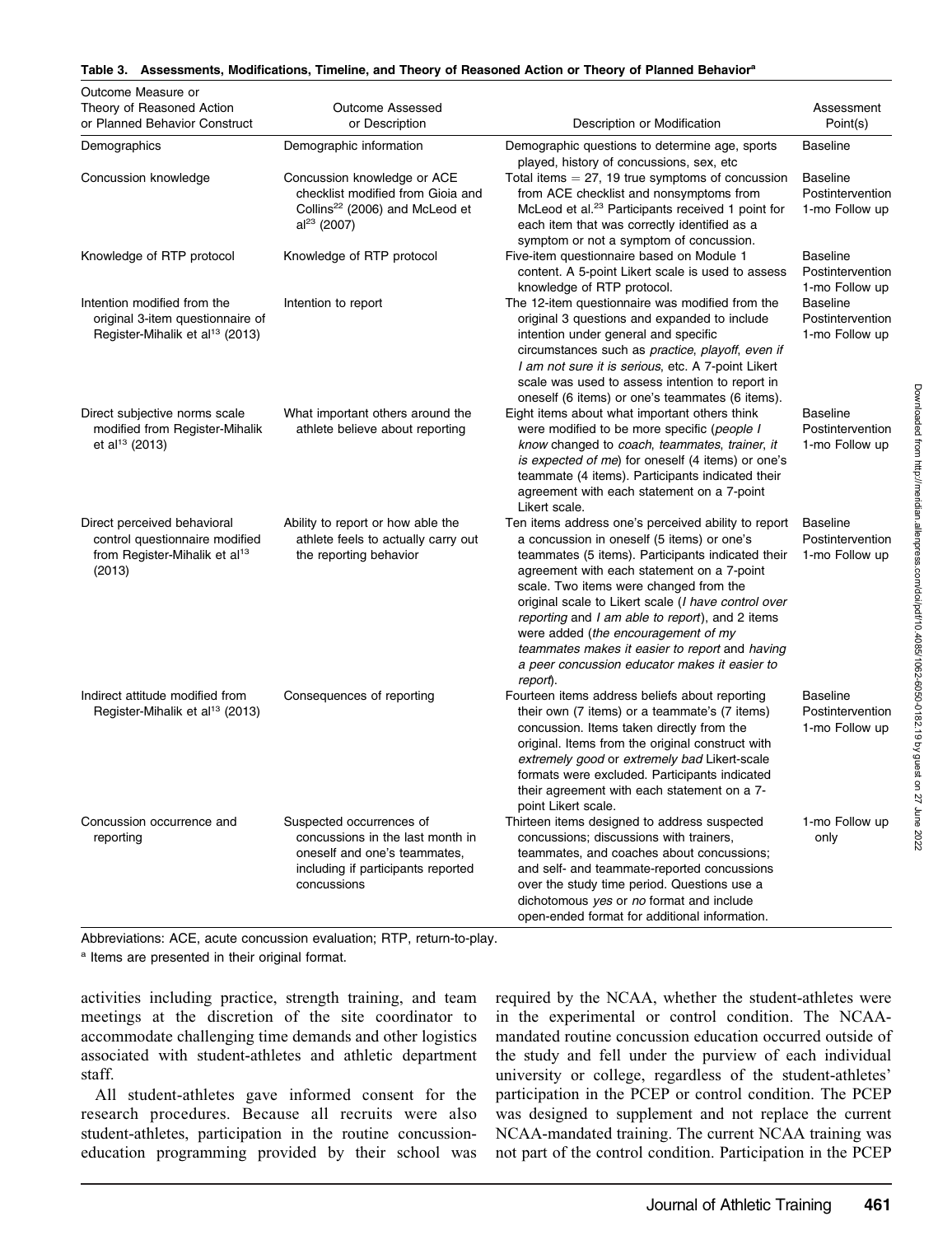or any of the study assessments was voluntary as a condition of institutional review board approval.

## Statistical Analysis

To account for the nesting in the student-athlete data (timepoint, within student-athlete, within school, within division), mixed-effects multilevel models (MLMs) were run for each measure separately with random intercepts for student-athlete, school, and division. Time (baseline, posttest, follow up), treatment condition, and the interaction of time and condition were treated as fixed effects.<sup>b</sup> Because the main variable of interest was the effect of the PCEP, and sex and sport are known to potentially influence concussion reporting, these variables were included as covariates to account and control for the possible influences of these variables on the dependent variables. A conservative  $\alpha$  level of .001 was adopted for all significance tests. A significant interaction suggests that the PCEP and control groups differed in their rate of change for that measure over time, and between-groups contrasts were then performed at each timepoint to determine differences in outcome. Mixed models were run for each measure separately with random intercepts for student-athlete, school, and division. For questions about experiences with concussion given only at the 1-month follow up (including questions about whether athletes reported their own or a teammate's concussion), logistic MLMs were used to account for nesting by division and school. For questions about concussion occurrence and reporting given only at follow up, logistic MLMs were used to account for nesting by division and school.

# Athletic Trainer Qualitative Program Evaluation

At the end of the study, 8 athletic trainers participated in a program evaluation. All provided informed consent and then answered the following questions: (1) ''What were your overall impressions of the implementation of the program, including what worked well and what didn't work?'' (2) ''How well did having peer educators providing the modules to their teammates work?'' (3) ''What suggestions do you have for improving the program?'' The questions<sup>25</sup> were based on the Moutakas<sup>26</sup> recommendation to ask broad, general questions in qualitative research. Answers were then transcribed. We evaluated the entire set of answers blindly, without knowledge of the identity of the participant or school. Additionally, before analyzing the athletic trainer data, 2 researchers bracket $ed<sub>1</sub><sup>26,27</sup>$  or set aside preconceived ideas that might influence their interpretation of previous knowledge or experiences that might influence their interpretation of the debriefing data. We then reviewed the transcripts of the debriefing responses several times to understand the overall phenomena of interest, which is an important component of an inductive approach to qualitative analysis.<sup>27</sup> Statements were coded to reflect the participants' experiences. Next, we independently developed clusters of meaning (themes) that organized these codes. Discrepancies were resolved through discussion to establish intercoder agreement.<sup>27</sup> Identification of themes stopped when saturation occurred (ie, the codes began to repeat), $27$  which occurred in this dataset. Finally, the themes were arranged to describe the experiences of the participants during the PCEP implementation.<sup>27</sup>

# RESULTS

## Student-Athlete Data

Analysis-of-variance (ANOVA) tables summarizing the main effects, interactions, and covariates for each measure are presented in Table 4. Importantly, for all 10 outcome measures, time  $\times$  condition produced significant effects, indicating that the PCEP participants changed more over time than the control participants. Time  $\times$  condition effects were found for concussion knowledge ( $F_{2,2648} = 51.3, P <$ .0001), RTP protocol knowledge  $(F_{2,2632} = 28.4, P <$ .0001), and intention to report a suspected concussion in both oneself  $(F_{2,2633} = 82.\overline{3}, P < .0001)$  and a teammate  $(F_{2,2624} = 53.9, P < .0001)$ . Direct behaviors were also different across time between the PCEP and control conditions, including direct subjective norms for oneself  $(F_{2,2625} = 51.7, P < .0001)$  and teammates  $(F_{2,2644} = 40.6,$  $P < .001$ ) and direct perceived behavioral control for oneself ( $F_{2,2628} = 53.7, P < .0001$ ) and teammates ( $F_{2,2615}$ )  $= 68.2, P < .0001$ ). In addition, indirect attitudes were different between groups across time when reported for oneself ( $F_{2,2626} = 47.1$ ,  $P < .0001$ ) and teammates ( $F_{2,2623}$ )  $=$  40.9,  $P \leq .0001$ ). The means, standard deviations, and effect sizes across baseline, posttest, and 1-month follow up are presented for the knowledge measures (Table 5), intention to report (Table 6), direct measures (Table 7), and indirect perceived behavioral control (Table 8).

No differences occurred at baseline  $(ds = -0.10-0.04)$ . On average, scores for student-athletes in either group were within  $0.4\%$  on any given measure. After the intervention, those who received the PCEP displayed an increase in each measure versus those who received the standard concussion training  $(ds = 0.18-0.41)$ . Student-athletes who received the PCEP scored 10.5% higher on average for any given measure than student-athletes who did not receive the intervention. Gains in the experimental group relative to control persisted 1 month after the intervention  $(ds = 0.19-$ 0.33). On any given measure, average scores for the student-athletes who received the PCEP remained 9.4% higher at the 1-month follow-up assessment compared with those of the average student-athlete who did not experience the intervention.

Effects of Sex and Sport. As sex and sport are known to influence concussion reporting, $2$  they were included as covariates in the analysis. Sex was a significant covariate in concussion knowledge, RTP protocol knowledge, direct subjective norms for self, and indirect attitudes in oneself and one's teammates, with women consistently scoring higher at every timepoint than men on concussion knowledge and RTP protocol, direct perceived behavioral control (others' beliefs about reporting), direct subjective norms (feelings of being able to report a concussion), and direct perceived behavioral control (consequences of reporting).

Sport was a significant covariate for some analyses. On average, basketball players had less knowledge of concus-

 $\overline{\phantom{a}}$  **Random slopes for time were initially modelled at the levels of** student-athlete, school, and division but were removed because they were near 0 (ie, the variation between student-athletes' and between schools' rates of change over time was near 0 for all measures).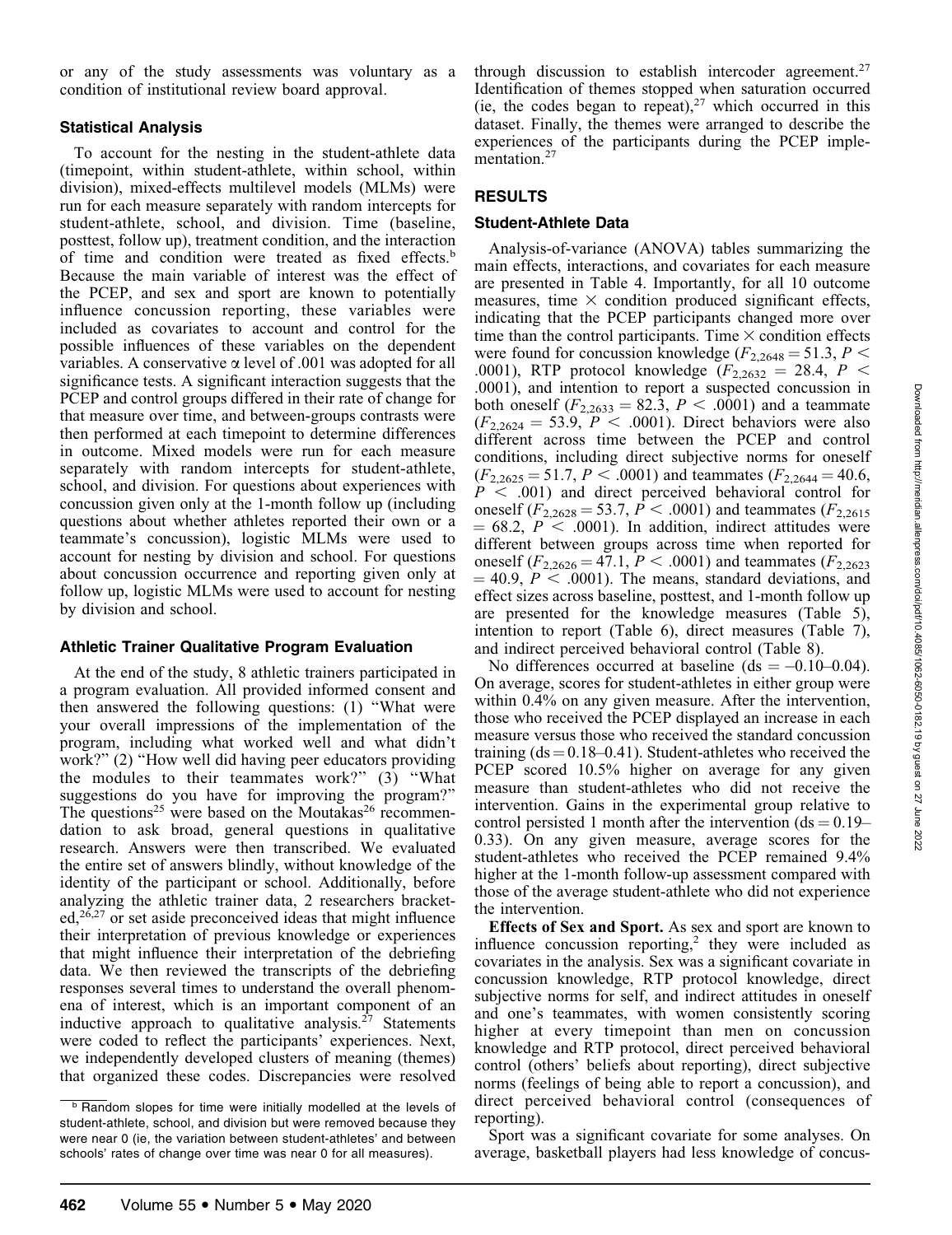|  |  |  | Table 4. Analysis-of-Variance Table of Fixed and Covariate Effects for All Measures <sup>a</sup> |  |
|--|--|--|--------------------------------------------------------------------------------------------------|--|
|--|--|--|--------------------------------------------------------------------------------------------------|--|

|                          |            |                   |                  |                        | Between-Subjects        |                         |
|--------------------------|------------|-------------------|------------------|------------------------|-------------------------|-------------------------|
|                          |            | Covariate Sex     | Covariate Sport  | Repeated-Measures Time | <b>Effect Condition</b> | Time $\times$ Condition |
| Measure                  | $df_{den}$ | $(df_{num} = 1)$  | $(df_{num} = 8)$ | $(df_{num} = 2)$       | $(df_{num} = 1)$        | $(df_{num} = 2)$        |
| Concussion knowledge     | 2648       | 91.7 <sup>b</sup> | 5.0 <sup>b</sup> | 157.6 <sup>b</sup>     | 54.8 <sup>b</sup>       | 51.3 <sup>b</sup>       |
| Return-to-play protocol  | 2632       | 67.6 <sup>b</sup> | 3.1              | 25.0 <sup>b</sup>      | 31.9 <sup>b</sup>       | 28.4 <sup>b</sup>       |
| Intention to report      |            |                   |                  |                        |                         |                         |
| Oneself                  | 2633       | 0.2               | 1.6              | 278.9 <sup>b</sup>     | 32.2 <sup>b</sup>       | 82.3 <sup>b</sup>       |
| Teammates                | 2624       | 1.5               | 1.4              | 209.7 <sup>b</sup>     | 44.7 <sup>b</sup>       | 53.9 <sup>b</sup>       |
| Direct subjective norms  |            |                   |                  |                        |                         |                         |
| Oneself                  | 2625       | $24.5^{b}$        | 2.1              | 12.9 <sup>b</sup>      | 19.2 <sup>b</sup>       | 51.7 <sup>b</sup>       |
| Teammates                | 2644       | 1.7               | 1.6              | 20.2 <sup>b</sup>      | 7.5 <sup>b</sup>        | 40.6 <sup>b</sup>       |
| Direct perceived control |            |                   |                  |                        |                         |                         |
| Oneself                  | 2628       | 11.0              | 1.5              | 100.8 <sup>b</sup>     | 35.8 <sup>b</sup>       | 53.7 <sup>b</sup>       |
| Teammates                | 2615       | 4.06              | 1.7              | 113.1 <sup>b</sup>     | 46.9 <sup>b</sup>       | 68.2 <sup>b</sup>       |
| Indirect attitudes       |            |                   |                  |                        |                         |                         |
| Oneself                  | 2626       | 72.9 <sup>b</sup> | 7.2 <sup>b</sup> | 30.9 <sup>b</sup>      | 17.7 <sup>b</sup>       | 47.1 <sup>b</sup>       |
| Teammates                | 2623       | 94.8 <sup>b</sup> | 6.7 <sup>b</sup> | 24.0 <sup>b</sup>      | 25.7 <sup>b</sup>       | 40.9 <sup>b</sup>       |

Abbreviations: den, denominator; num, numerator.

a All values are F statistics with df as noted. Gender was a significant covariate for knowledge of concussion and return-to-play protocol, direct subjective norms (oneself), and indirect attitudes in oneself and teammates. Women consistently scored higher at every timepoint than did men on knowledge of concussion and return-to-play protocol as well as attitudes and subjective norms about concussion reporting, with small effect sizes (d range  $= 0.19 - 0.38$ ). Sport was also a significant covariate for concussion knowledge and indirect attitudes for oneself and one's teammates. On average, basketball players (both men and women) had less knowledge at every timepoint of concussion symptoms than did players on other teams ( $t_{2648} = 5.82$ ,  $P < .001$ , d = 0.20). Compared with other teams, on average, women's softball players endorsed less positive attitudes toward the intention to report for oneself ( $t_{2626} = 5.23$ ,  $P < .001$ , d = 0.20) and others ( $t_{2623} = 4.51$ ,  $P < .001$ , d = 0.18). b  $P < .001$ .

sion symptoms (mean  $\pm$  standard error = 20.17  $\pm$  0.47) than did other teams (21.66  $\pm$  0.44,  $t_{2566} = 5.82, P <$ .0001,  $d = 0.23$ ) as did softball players (20.64  $\pm$  0.50) compared with other teams (21.60  $\pm$  0.44,  $t_{2566} = 3.12$ , P  $<$  .002, d = 0.11). At every timepoint, softball players also endorsed less direct perceived behavioral control for oneself ( $M = 34.84 \pm 0.51$ ) and ones' teammates (35.62)  $\pm$  0.62) than did student-athletes from other teams (for oneself: 37.35  $\pm$  0.40,  $t_{2547} = 4.54, P < .001, d = 0.18$ ; for others:  $37.49 \pm 0.45$ ,  $t_{2545} = 3.41$ ,  $P < .002$ , d = 0.14).

Effects of Previous Concussion Education. About onethird of student-athletes reported experiencing a previous concussions education program, which may have affected their knowledge and attitudes about concussion versus student-athletes who had never experienced concussion education. We reran all analyses controlling for an individual's history of concussion education. For each measure, the time  $\times$  condition remained significant (all P values  $\leq$  .0001), suggesting that prior exposure to

concussion-education programming did not influence student-athletes' potential for learning from the PCEP. Interestingly, main effects for prior concussion education were significant for concussion knowledge ( $F_{2,2370} = 8.36$ ,  $P < .0002$ ) and RTP protocol ( $F_{2,2354} = 4.30, P < .01$ ) but not for any other measure (all P values  $> .50$ ). At every timepoint, student-athletes with prior concussion education reported more concussion knowledge (22.09  $\pm$  0.45) and RTP protocol knowledge  $(21.09 \pm 0.33)$  than did those without prior education (for concussion knowledge: 21.37  $\pm$  0.44; for RTP protocol knowledge: 20.78  $\pm$  0.32) or those who did not know whether they experienced prior education (for concussion knowledge:  $21.62 \pm 0.47$ ; for RTP protocol knowledge:  $20.55 \pm 0.35$ ).

Concussion Occurrence and Reporting at Follow Up. Both PCEP and control student-athletes reported on their experiences with concussion and reporting behavior in the month after the posttest. The ANOVA tables for these questions appear in Table 9. Versus control participants,

Table 5. Descriptive Statistics for Knowledge Comparing Peer Concussion Education Program (PCEP) With Control Condition Across **Time**<sup>a</sup>

| Assessment                        | Condition or Effect Size | Baseline        | Postintervention  | 1-mo Follow Up    |
|-----------------------------------|--------------------------|-----------------|-------------------|-------------------|
| Concussion knowledge              | <b>PCEP</b>              | $20.25 \pm 3.5$ | $22.64 \pm 3.7$   | $21.82 \pm 3.5$   |
|                                   | Control                  | $19.74 \pm 4.2$ | $20.44 \pm 4.1$   | $20.1 \pm 3.9$    |
|                                   | Effect size              | 0.07            | 0.41 <sup>b</sup> | 0.26 <sup>b</sup> |
| Return-to-play protocol knowledge | <b>PCEP</b>              | $20.40 \pm 2.8$ | $21.23 \pm 3.3$   | $21.41 \pm 3.2$   |
|                                   | Control                  | $20.30 \pm 2.8$ | $20.13 \pm 3.1$   | $20.26 \pm 3.3$   |
|                                   | Effect size              | 0.04            | 0.28 <sup>b</sup> | 0.24 <sup>b</sup> |

 $a$  Table values indicate mean  $\pm$  SD and Cohen d effect size for each measure at baseline, postintervention, and 1-mo follow up. Positive d values indicate that the experimental group showed numerically greater scores than the control group at that timepoint.

 $b$  P < .001 indicates significant time  $\times$  treatment effect.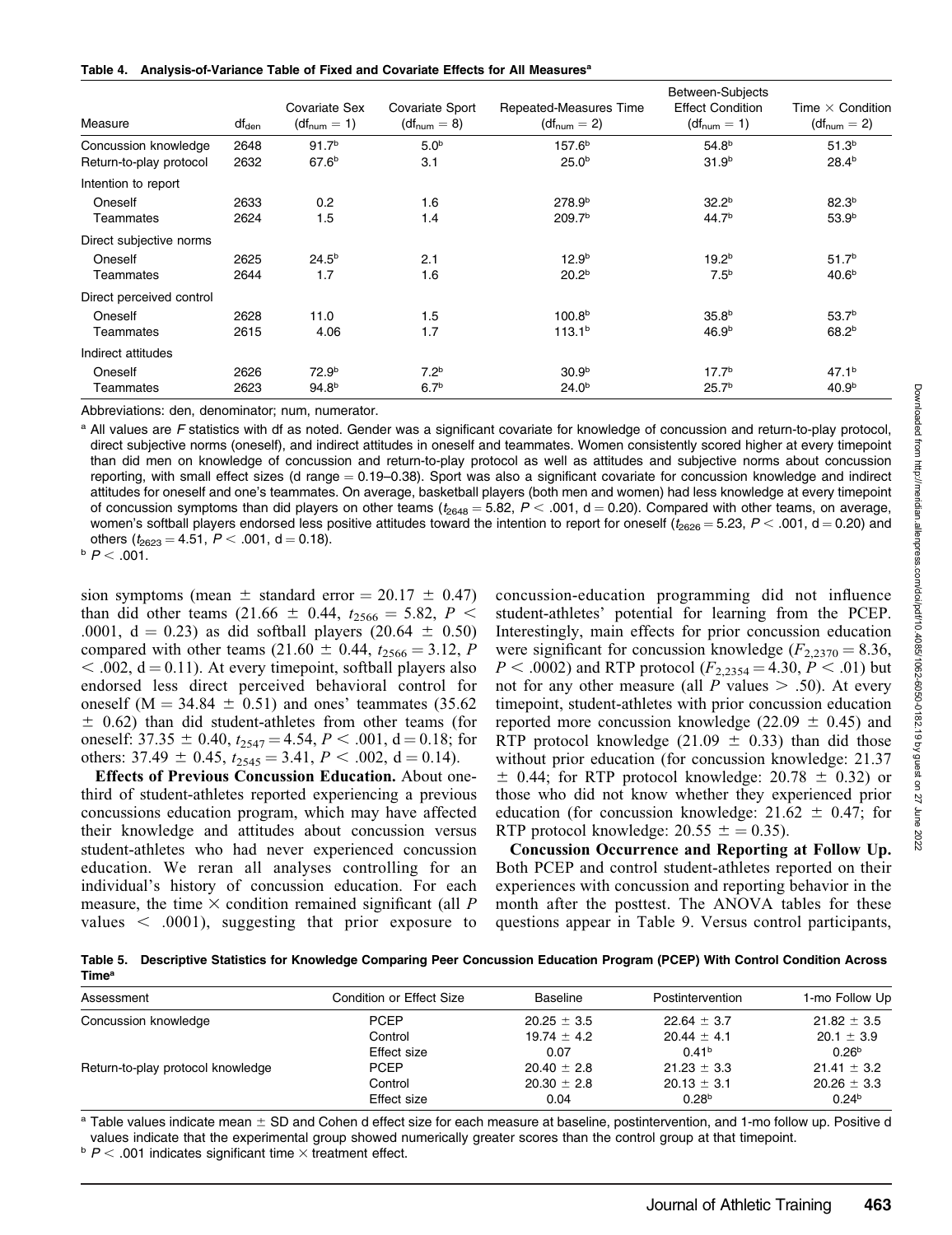Table 6. Descriptive Statistics for Intention to Report Comparing Peer Concussion Education Program (PCEP) and Control Conditions Across Timea

| Assessment                   | Condition or Effect Size | Baseline        | Postintervention | 1-mo Follow Up    |
|------------------------------|--------------------------|-----------------|------------------|-------------------|
| Intention to report self     | <b>PCEP</b>              | $30.86 \pm 8.7$ | $36.32 \pm 7.1$  | $36.09 \pm 7.1$   |
|                              | Control                  | $31.31 \pm 8.6$ | $32.82 \pm 8.3$  | $33.30 \pm 7.9$   |
|                              | Effect size              | 0.03            | $0.35^{b}$       | 0.26 <sup>b</sup> |
| Intention to report teammate | <b>PCEP</b>              | $31.90 \pm 8.3$ | $36.66 \pm 6.6$  | $36.57 \pm 6.8$   |
|                              | Control                  | $31.60 \pm 8.6$ | $33.13 \pm 8.1$  | $33.47 \pm 7.8$   |
|                              | Effect size              | 0.03            | $0.35^{b}$       | 0.30 <sup>b</sup> |

 $a$  Table values indicate mean  $\pm$  SD and Cohen d effect size for each measure at baseline, postintervention, and 1-mo follow up. Positive d values indicate that the experimental group showed numerically greater scores than the control group at that timepoint.

 $b$  P < .001 indicates significant time  $\times$  treatment effect.

student-athletes in the PCEP group were more likely to discuss concussion with a teammate  $(F_{1,1396} = 13.96, P <$ .0001), peer educator or knowledgeable teammate  $(F_{1,1396})$  $= 76.35, P < .00001$ , coach  $(F_{1,1396} = 4.09, P < .05)$ , and athletic trainer  $(F_{1,1396} = 6.62, P < .001)$ . Compared with control participants, those receiving PCEP were nearly two-thirds more likely to discuss concussion with teammates (49.1% versus 38.5%, odds ratio  $[OR] = 1.61$ ), 3 times more likely with peer educators (55.4% versus  $28.9\%$ , OR = 3.13), and about one-third more likely with coaches (37.2% versus 32.4,  $OR = 1.31$ ) and athletic trainers (57.1% versus 48.1, OR  $= 1.36$ ). The number of suspected concussions between those in the PCEP or control condition did not differ. Student-athletes were no more likely to suspect concussion in themselves (13.2% versus 16.8%, OR = 1.24) or others (15.9% versus 16.2%,  $OR = 1.05$ ) whether they participated in the PCEP or not. However, when a teammate was suspected of having a concussion, those in the PCEP condition trended toward being more likely to report their teammate than those in the control condition  $(F_{1,141} = 3.29, P < .10)$ . The rates of suspected and reported concussions in oneself and teammates are presented in Table 10. When studentathletes suspected concussion in teammates, PCEP participants were nearly 2.5 times more likely to report than were control participants (65.2% versus 54.7%, OR  $=$  2.45). Reporting a suspected concussion in oneself was not different between PCEP and control student-athletes and was relatively high (74.4% versus 63.9%, OR  $=$ 1.61).

#### Athletic Trainer Debriefing Results

Responses from the 8 athletic trainers to the debriefing questionnaire yielded 56 significant statements that were organized into clusters of meaning resulting in 7 themes. The themes and exemplar statements are shown in Table 11.

Theme 1: Materials (Online Manual and Slides) Were Well Organized. Participants indicated that the online manual was helpful, clear, and well organized.

Theme 2: Clear Guidelines for Selecting PCEs. Participants stated that the online manual provided helpful information on the process and criteria for selecting the PCEs.

Theme 3: Worksheet Activity Was Engaging. Participants gave several statements indicating that Module 2 engaged the student-athletes. They also supported the rationale for not having staff present during this module.

Theme 4: Educational Material Was Challenging. The first education module presented by the PCEs to their teammates included information about the pathophysiology of concussion. Several participants indicated that it was difficult for some PCEs to understand and deliver this information, and some of their teammates appeared to ''tune out'' when it was being presented.

Theme 5: Scheduling Problems and Timing. Several participants indicated that scheduling the PCEP was difficult due to the demanding schedules of student-athletes.

Theme 6: Peers Were Better Than Authorities. Participants recognized the value of the peer-mediated aspect of the PCEP.

Table 7. Descriptive Statistics for Direct Behaviors Comparing PCEP (Peer Concussion Education Program) and Control Conditions **Across Time**<sup>®</sup>

| Assessment                                           | <b>Condition or Effect Size</b> | <b>Baseline</b> | Postintervention  | 1-mo Follow Up    |
|------------------------------------------------------|---------------------------------|-----------------|-------------------|-------------------|
| Direct subjective norms: oneself                     | <b>PCEP</b>                     | $24.96 \pm 3.4$ | $25.97 \pm 3.2$   | $26.16 \pm 2.9$   |
|                                                      | Control                         | $25.19 \pm 3.4$ | $24.9 \pm 3.5$    | $24.64 \pm 4.0$   |
|                                                      | Effect size                     | $-0.04$         | 0.24 <sup>b</sup> | 0.23 <sup>b</sup> |
| Direct subjective norms: one's teammates             | <b>PCEP</b>                     | $24.96 \pm 3.4$ | $25.97 \pm 3.2$   | $26.16 \pm 2.9$   |
|                                                      | Control                         | $25.19 \pm 3.4$ | $24.95 \pm 3.5$   | $24.46 \pm 4.0$   |
|                                                      | Effect size                     | 0.01            | $0.25^{b}$        | 0.26 <sup>b</sup> |
| Direct perceived behavioral control: oneself         | <b>PCEP</b>                     | $29.49 \pm 4.9$ | $31.81 \pm 4.4$   | $32.03 \pm 3.9$   |
|                                                      | Control                         | $29.64 \pm 5.0$ | $29.93 \pm 4.9$   | $30.05 \pm 5.2$   |
|                                                      | Effect size                     | $-0.06$         | 0.22 <sup>b</sup> | 0.27 <sup>b</sup> |
| Direct perceived behavioral control: one's teammates | <b>PCEP</b>                     | $28.83 \pm 5.4$ | $31.71 \pm 4.5$   | $31.88 \pm 4.2$   |
|                                                      | Control                         | $29.07 \pm 5.7$ | $29.38 \pm 5.5$   | $29.45 \pm 5.7$   |
|                                                      | Effect size                     | $-0.10$         | 0.18 <sup>b</sup> | 0.19 <sup>b</sup> |

 $a$  Table values indicate mean  $\pm$  SD and Cohen d effect size for each measure at baseline, postintervention, and 1-mo follow up. Positive d values indicate that the experimental group showed numerically greater scores than the control group at that timepoint.

 $b$  P  $<$  .001 indicates significant time  $\times$  treatment effect.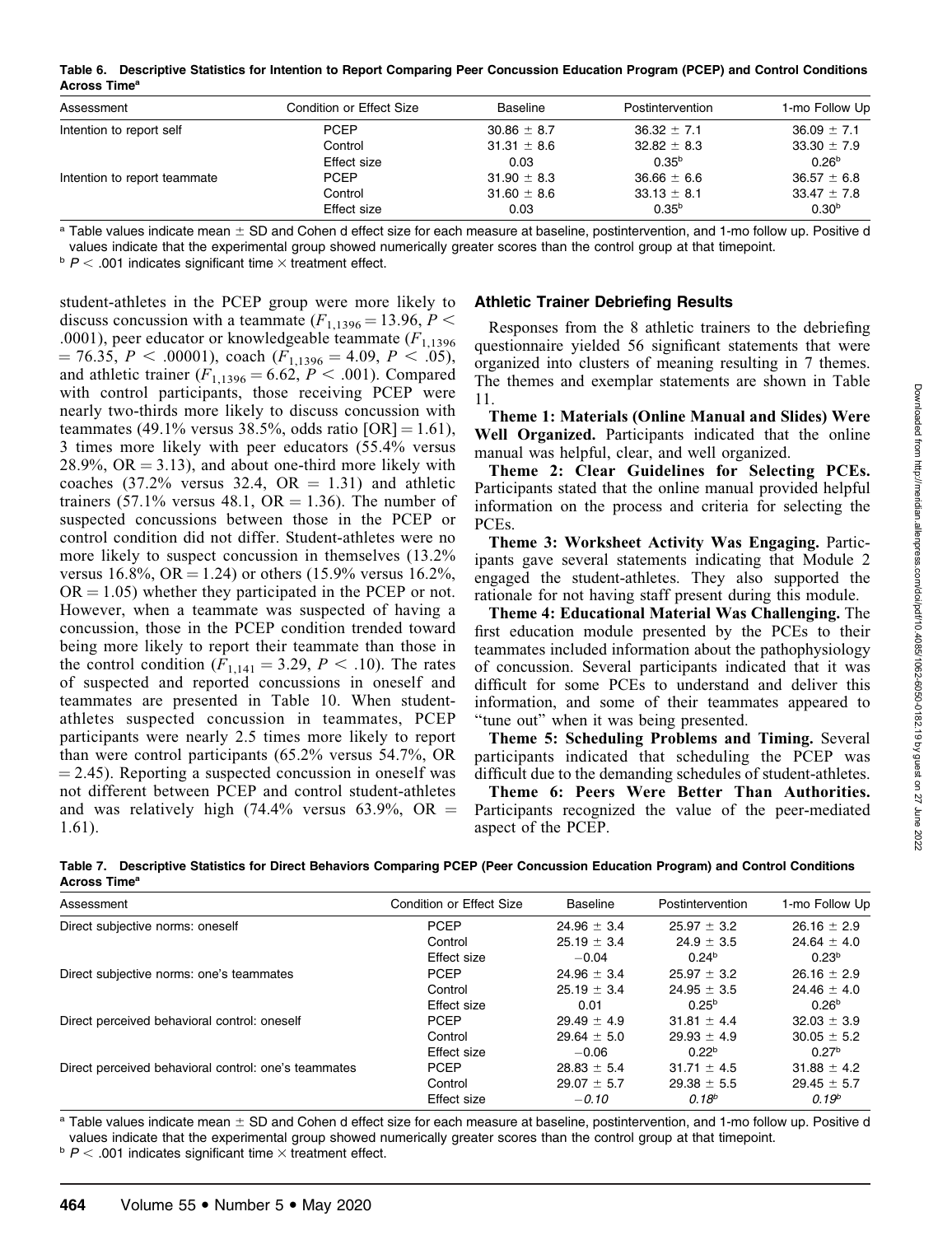Table 8. Descriptive Statistics for Indirect Behaviors Comparing Peer Concussion Education Program (PCEP) and Control Condition Across Timea

| Assessment                                             | <b>Condition or Effect Size</b> | Baseline        | Postintervention  | 1-mo Follow Up    |
|--------------------------------------------------------|---------------------------------|-----------------|-------------------|-------------------|
| Indirect perceived behavioral control: oneself         | <b>PCEP</b>                     | $35.38 \pm 6.7$ | $37.83 \pm 7.3$   | $37.79 \pm 7.4$   |
|                                                        | Control                         | $35.51 \pm 6.4$ | $35.62 \pm 6.9$   | $35.13 \pm 6.9$   |
|                                                        | Effect size                     | $-0.01$         | 0.31 <sup>b</sup> | 0.29 <sup>b</sup> |
| Indirect perceived behavioral control: one's teammates | <b>PCEP</b>                     | $35.68 \pm 6.7$ | $37.74 \pm 7.4$   | $38.00 \pm 7.3$   |
|                                                        | Control                         | $35.49 \pm 6.7$ | $37.74 \pm 7.4$   | $38.00 \pm 7.3$   |
|                                                        | Effect size                     | $-0.01$         | $0.35^{b}$        | $0.33^{b}$        |

 $a$  Table values indicate mean  $\pm$  SD and Cohen d effect size for each measure at baseline, postintervention, and 1-mo follow up. Positive d values indicate that the experimental group showed numerically greater scores than the control group at that timepoint.

 $b$   $P$  < .001 indicates significant time  $\times$  treatment effect.

Theme 7: Variation in PCEs' Abilities. Several participants commented on the presentation skills of the PCEs.

changes in many of the measures indicated that the PCEP can improve reporting behavior in collegiate athletes.

#### **DISCUSSION**

This multisite RCT evaluated the effectiveness of a peermediated, cognitive-behavioral PCEP to enhance concussion knowledge, attitudes, and behaviors supporting concussion reporting. Compared with standard concussion training, the PCEP had significant effects after implementation. Those teams receiving the PCEP showed increased knowledge of concussion symptoms and RTP protocols and more positive attitudes, subjective norms, and perceived control regarding concussion reporting. This is the first known study to show a peer intervention that influences changes in (1) concussion knowledge, (2) attitudes and intention to report for both oneself and teammates, and (3) discussions about concussions. Understanding factors such as reporting, perceived norms, and self-efficacy, in addition to knowledge, is important to increase program efficacy.<sup>13</sup>

Effect sizes were small but consistent across all measures and at 1-month follow up, which is not unusual for educational interventions with large sample sizes.<sup>28,29</sup> We purposely incorporated many key factors in the study design, creating a large, heterogeneous sample (as opposed to a carefully selected sample of participants who had not received concussion education or athletes from only 1 sport). All indicators changed significantly; the positive

|  | Table 9. Concussion Occurrence and Reporting |  |  |  |
|--|----------------------------------------------|--|--|--|
|--|----------------------------------------------|--|--|--|

Socioecological Changes

The overarching goal of the PCEP was to positively influence concussion reporting among the student-athletes who participated, specifically in altering the attitudes and norms regarding and the willingness to discuss and report concussions of athletes. Kerr et  $al^{20}$  suggested that the culture may change if behaviors and attitudes are addressed at multiple levels of the socioecological framework. The PCEP's peer-mediated and interdisciplinary approach, involving student-athletes, coaches, and athletic trainers, addressed not only intrapersonal (symptom and RTP protocol knowledge and attitudes) but also interpersonal aspects (attitudes and norms regarding teammates). Environmental changes were likely, as when the full team interacted in an exercise to change cognitions together. Moreover, the involvement of coaches and athletic trainers further reinforced the program's objectives at the environmental level.<sup>20</sup>

Collegiate athletes want more concussion education. Most (83.1%) indicated they would like more athletic community members involved and preferred lecture or video formats.30 Our program was a 2-part interactive presentation delivered by 2 PCEs from among the studentathletes' teams. Meeting the needs of student-athletes for concussion education through a peer-centered model<sup>18,19</sup> appeared to change both knowledge and norms, especially

| <b>Reporting Behavior</b>                | $df_{den}$ | Condition (df <sub>num</sub> = 1) | Sex (df <sub>num</sub> $= 1$ ) | Sport (df <sub>num</sub> $= 8$ ) |  |  |
|------------------------------------------|------------|-----------------------------------|--------------------------------|----------------------------------|--|--|
| Discussed with                           |            |                                   |                                |                                  |  |  |
| Teammates                                | 1396       | 13.96 <sup>a</sup>                | 8.29 <sup>b</sup>              | 1.15                             |  |  |
| Peer educators or knowledgeable teammate | 1396       | 76.35 <sup>c</sup>                | 0.71                           | 1.33                             |  |  |
| Coaches                                  | 1396       | 4.09 <sup>d</sup>                 | 2.14                           | 0.62                             |  |  |
| Athletic trainers                        | 1396       | 6.62 <sup>b</sup>                 | 0.07                           | 1.19                             |  |  |
| Suspected concussion in                  |            |                                   |                                |                                  |  |  |
| Self                                     | 813        | 1.20                              | 0.06                           | 1.04                             |  |  |
| Teammate                                 | 822        | 0.06                              | 0.08                           | 1.78 <sup>e</sup>                |  |  |
| Reported suspected concussion in         |            |                                   |                                |                                  |  |  |
| Self                                     | 164        | 2.24                              | 0.07                           | 0.18                             |  |  |
| Teammate                                 | 141        | 3.29 <sup>e</sup>                 | 2.43                           | 1.03                             |  |  |

Abbreviations: den, denominator; num, numerator.

 $b$   $P < .001$ .

 $c$   $P < .00001$ .

 $d P < .01$ .

 $P < .10$ .

 $a \, P < .0001$ .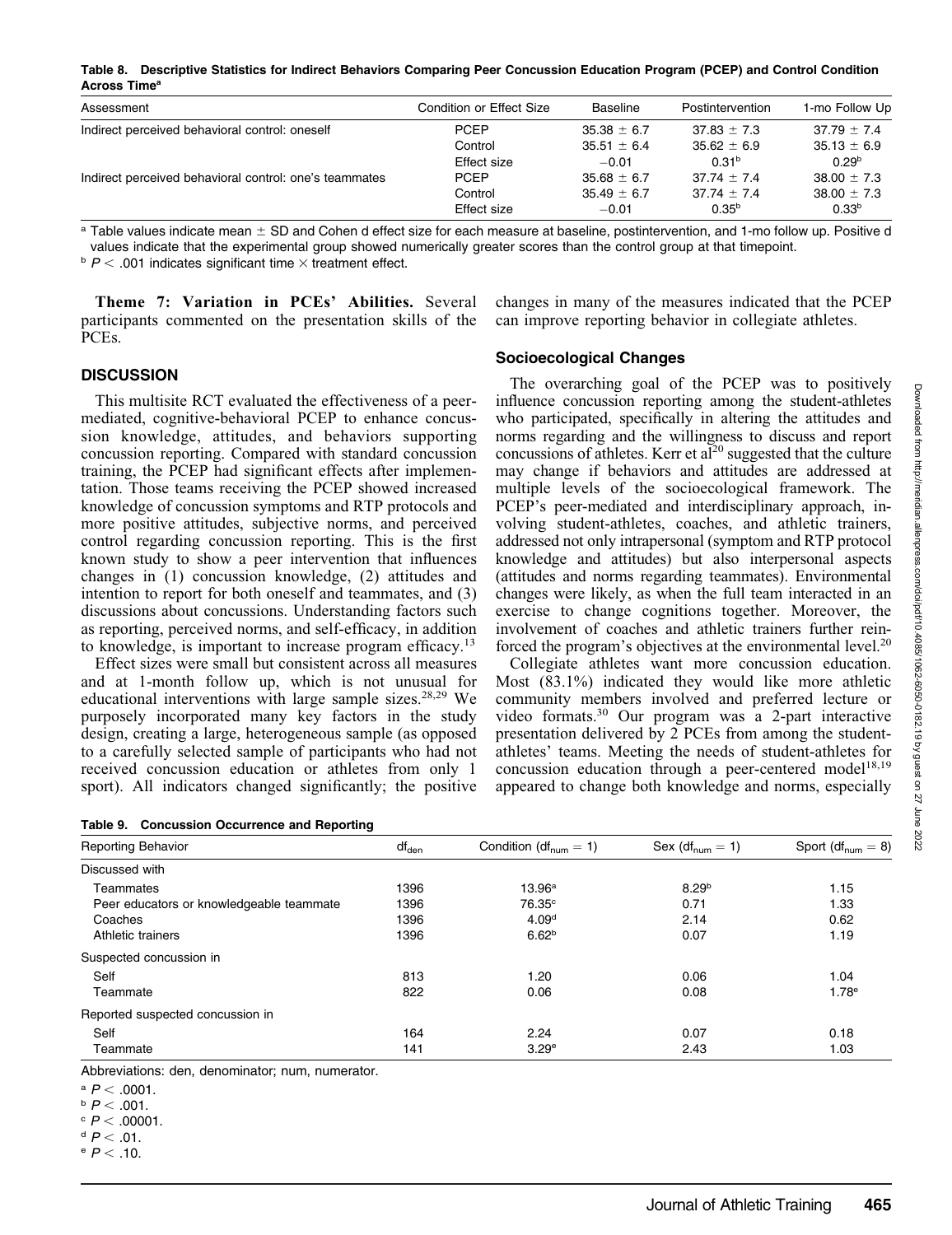Table 10. Rates of Suspected and Reported Concussions in Oneself and One's Teammatesa

|             | Group                                       |         |       |  |
|-------------|---------------------------------------------|---------|-------|--|
| Concussions | Peer Concussion<br><b>Education Program</b> | Control | Total |  |
| Suspected   |                                             |         |       |  |
| Oneself     | 135                                         | 83      | 218   |  |
| Teammates   | 115                                         | 95      | 210   |  |
| Reported    |                                             |         |       |  |
| Oneself     | 129                                         | 98      | 227   |  |
| Teammates   | 79                                          | 66      | 145   |  |

<sup>a</sup> Frequency of concussions suspected or reported by oneself and one's teammates.

for discussing reporting signs in teammates. Indeed, at 1 month follow up, PCEP participants were more than twice as likely to talk with peers and others about concussion and report when they suspected a concussion in a peer. Studentathletes in the PCEP discussed concussions more often with important others, including teammates, peer educators or knowledgeable teammates, coaches, and athletic trainers. This finding directly aligns with the research of Kroshus and Baugh<sup>30</sup> suggesting that student-athletes desired more involvement from coaches and that of Torres et  $al<sup>31</sup>$ indicating that student-athletes were likely to report to a teammate. With increased knowledge and expectations to report from teammates, peers are more likely to encourage teammates to seek medical attention.<sup>32</sup>

One unique aspect of the PCEP is that it addresses the safety of teammates as well as oneself. Increased intention to report a suspected concussion in a teammate, direct subjective norms (believing that others would be supportive of reporting a teammate's suspected concussion), direct perceived behavioral control (believing that one is able to report a teammate's suspected concussion), and indirect attitudes (consequences of reporting a suspected concussion) in a teammate were all increased in the PCEP group compared with the control group after the educational intervention. In addition, those in the PCEP group trended toward being more likely to report a suspected concussion in their teammate than those in the control condition. These results suggest that the PCEP has utility in influencing student-athletes' care for each other. The peer-mediated, educational approach influenced team norms and how teammates looked out for one another.

### Changes in Concussion Knowledge

Most concussion-education programs aim to improve concussion knowledge.10 Interestingly, concussion knowledge among student-athletes in this study was relatively high at baseline. Those who indicated prior exposure to concussion education showed more knowledge of concussion symptoms and RTP at every timepoint versus those who had never received such education, suggesting that trainings are effective. However, previous concussion education did not lead to differences between the PCEP and control conditions with respect to attitudes, norms, and the intention to report, indicating that the PCEP was novel in its effect on these important TRA or TPB constructs. Knowledge alone does not predict concussion-reporting behavior, $\overline{6}$ ,13,14 and additional educational programs such as the PCEP may be needed to influence attitudes and beliefs that are more directly related to behavior.

After the PCEP, student-athletes recognized an average of 2 additional symptoms of concussion compared with those in the control condition. Physical symptoms (eg, confusion, dizziness, headache) are more readily recognized than typically psychological and behavioral indicators (eg, irritability, emotionality, nervousness, sadness), $33$  as they are more easily observable. The PCEP likely increased knowledge of these previously unrecognized symptoms: in a pilot study, $34$  undergoing the PCEP resulted in the largest increases in knowledge of psychological symptoms, improving from less than 50% correct identification before the intervention to greater than 85% postintervention. In contrast, physical symptoms were well known to these pilot participants, identified at baseline by 90% or more.

# Implementation Successes and Suggestions for Modification

Onsite athletic trainers implemented the program independent of the research team. Poststudy interviews with the athletic trainers revealed that the PCEP worked autonomously as designed. They found the online manual easy to navigate and felt they could use it without additional instruction. Athletic trainers liked the peer-education component, believing it promoted peer interaction regarding concussion and the cognitive-behavioral model of change and would likely be more effective than if an authority delivered the intervention. Helpful critiques were that time demands are always a concern for busy studentathletes and athletic staff, the scientific information needed to be more accessible to individuals at all levels, and selection of PCEs may need to be especially rigorous to ensure program quality.

# Limitations

Our study did have several limitations. First, assessments occurred immediately after the intervention and 1 month later. A longer assessment timeframe consistent with the playing season would be desirable in future research. Second, not all sports were in season during the implementation of the intervention, possibly affecting responses on the outcome measures. Student-athletes may have found the intervention more salient when in season. Despite deliberate sampling procedures and recruitment attempts, no schools from the West regions agreed to participate, and no institutions with enrollment over 11 000 participated. The results may not generalize to institutions from the unrepresented geographic regions or to those with very large enrollments. Finally, athletic staff contacted through random sampling had to choose to participate. Staff from schools with a strong interest in concussion education may have been more likely to participate than those at schools with less commitment, which may have resulted in preexisting cultures supportive of or negative toward concussion reporting. The athletic trainers indicated that, although the information in the education modules was clear, some PCEs had difficulty presenting some of the more complex material, including information on the pathophysiology of concussion.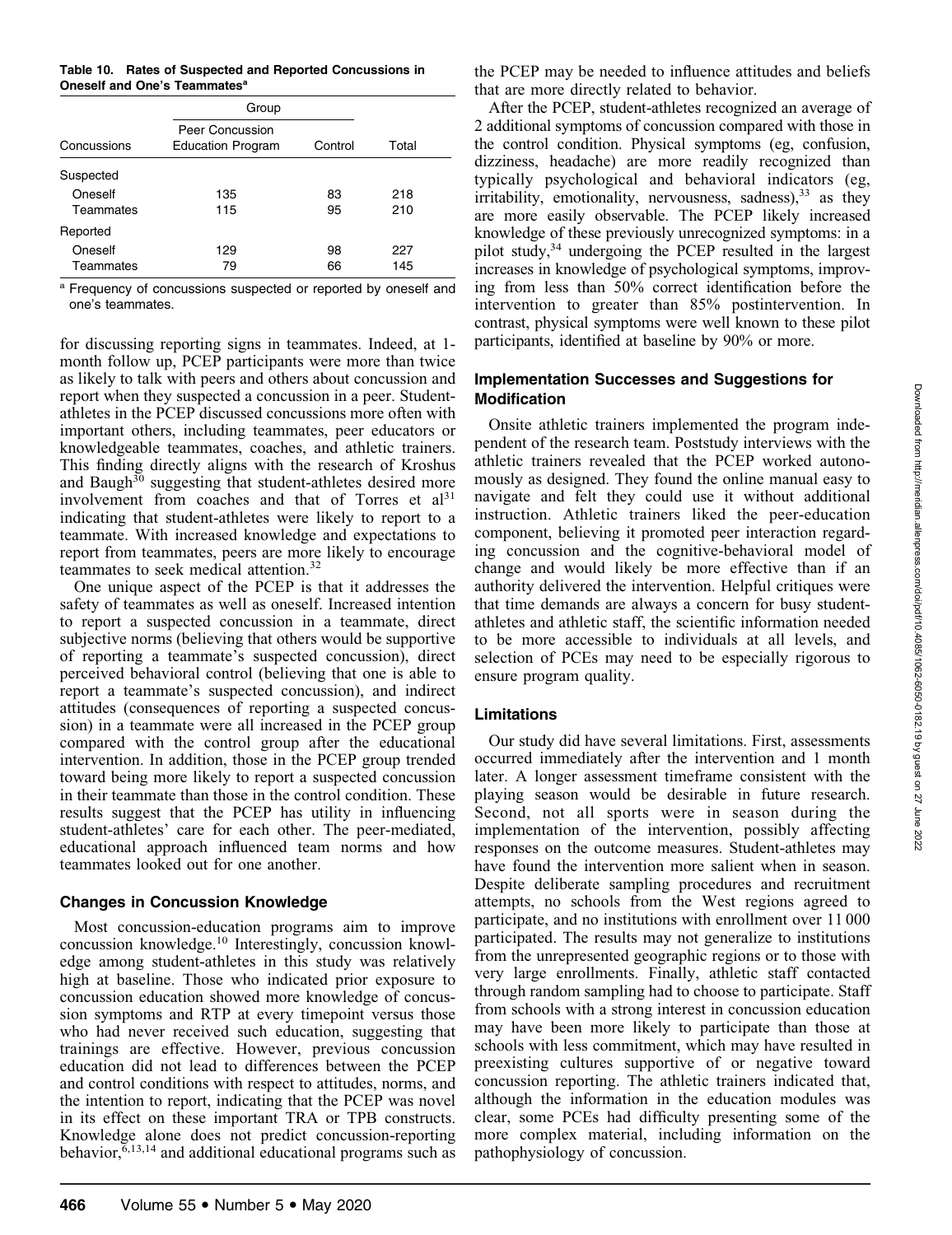#### Table 11. Athletic Trainer Debriefing and Program Evaluation Themes

| Theme                                                          | Exemplar Statement(s)                                                                                                                                                                                                                                                                                                                                                                                                                                                                                                                                                                                                                                                                                                                                                                                                                                                                                                                                                                                                                                                                                                  |
|----------------------------------------------------------------|------------------------------------------------------------------------------------------------------------------------------------------------------------------------------------------------------------------------------------------------------------------------------------------------------------------------------------------------------------------------------------------------------------------------------------------------------------------------------------------------------------------------------------------------------------------------------------------------------------------------------------------------------------------------------------------------------------------------------------------------------------------------------------------------------------------------------------------------------------------------------------------------------------------------------------------------------------------------------------------------------------------------------------------------------------------------------------------------------------------------|
| Materials (online manual<br>and slides) were well<br>organized | " having everything laid out and, you know, here's the directions, and here is what needs to be done, and<br>everything is laid out step by step was great. It left no room for doing it on your own, if you will, and I think that<br>worked well as well."                                                                                                                                                                                                                                                                                                                                                                                                                                                                                                                                                                                                                                                                                                                                                                                                                                                           |
| Clear guidelines for<br>selecting PCEs                         | "The PowerPoint [slide] presentations were helpful to use and put together professionally."<br>"I think the other thing that was helpful was having the basic characteristics you would want in your peer educators.<br>You know, when I started to reach out to my coaches about selecting peer educators and working together, our<br>head coach was like, 'Why don't you use the seniors?'" and it was like we were explaining that you do not<br>necessarily want to do that, and we want people that will be ingrained in the team for a couple of years."                                                                                                                                                                                                                                                                                                                                                                                                                                                                                                                                                        |
|                                                                | "I would say what worked well was having a knowledge base of what student-athletes we were going to pick as the<br>peer educators. Obviously, athletic trainers like myself are going to have a good relationship with the student-<br>athletes and asking the coaches along with our administrators who we thought, we kind of collaborated together<br>honestly, and that worked pretty well. We all thought about the same people when it came to who would be a<br>peer educator, so that worked really well."                                                                                                                                                                                                                                                                                                                                                                                                                                                                                                                                                                                                     |
| Worksheet activity was<br>engaging                             | "I think the kids did like the activities in the second PowerPoint [slide presentation]. I was not in there, but I was<br>nearby in a different office, but I did hear them laughing, and I think they made it their own, and I liked that part of<br>it where I was removed for the second half, and they kind of led it themselves, had their own experiences with it,<br>and really made it their own, so I really liked that part of it, and the kids really bought into it."<br>"The exercise to change your thought process on barriers to report concussion was very beneficial."<br>"I know that, when we stepped away after we talked about the second portion of the program and we step out and                                                                                                                                                                                                                                                                                                                                                                                                             |
| Educational material was<br>challenging                        | they do their cognitive-behavioral stuff, I think they respond pretty well, and they were pretty open to what they<br>were talking about in there, and I think it was a great program."<br>" too much science on concussions during the presentation. Our biology majors where [were] fine, but some of<br>our peer educators and a lot of our students tuned out during that point of the presentation. The peer educators<br>also thinned out that section and moved through it quick. It felt like they weren't comfortable going over that<br>information, so moved fast."                                                                                                                                                                                                                                                                                                                                                                                                                                                                                                                                         |
|                                                                | " less on the science of concussions."<br>"Some individuals got it, and others were like, 'This is a lot of science knowledge,' so it was hard for those that do<br>not have that science base."                                                                                                                                                                                                                                                                                                                                                                                                                                                                                                                                                                                                                                                                                                                                                                                                                                                                                                                       |
| Scheduling problems and<br>timing                              | " the most difficult piece for me was the team meetings and getting all of the athletes together at a certain time during<br>a very hectic time of year as their classes began to wrap up as well. That was most likely the most difficult piece for<br>me. Since the majority of the sports were nonin-season, the meetings were not able to be labeled as 'mandatory."<br>"For our institution, it was difficult to start the program in the middle of the year, as all of our teams are in full swing,<br>and the amount of free time to work with the student-athletes around their extremely busy schedules was difficult.<br>I think if we could have started the program at the beginning of the fall semester, it would have went [sic] better,<br>and we would have had more compliance for all teams involved."<br>"For our institution, I think this would be a great program to use during the summer when some of our teams are                                                                                                                                                                           |
| Peers were better than<br>authorities                          | here for their summer strength and conditioning programs."<br>"I liked it because it was not me continuing to drone on about concussion risk and what can happen and what the signs<br>and symptoms look like. I think it was better received by the student-athletes coming from one of their own peers."<br>"I think they were more inclined to listen because it was something that their coaches were not speaking, and it was<br>not just another team meeting, and despite the relationship we have with our teams, we talk with them about<br>different things, and we educate them about different things, and we go over our concussion protocol in the team<br>meeting at the beginning of every academic year, and what I learned after this is that they don't listen as well.<br>They look like they are, but having peer educators do this, sitting in the back of the room [participant refers to<br>herself], they were all alert, attentive, and the team was engaged a little bit more, and they were saying, you<br>know, 'Great job teaching this.' So it was a neat little team-building moment." |
| Variation in PCEs' abilities                                   | "[S]ome were honestly better presenters and had more of natural ability to lead their groups than others."<br>"[I]t worked well for the peer educators because they picked up a lot of information, but they still struggled to keep<br>the attention of their teammates."                                                                                                                                                                                                                                                                                                                                                                                                                                                                                                                                                                                                                                                                                                                                                                                                                                             |

Abbreviation: PCE, peer concussion educator.

#### **CONCLUSIONS**

Participation in the novel PCEP increased concussion knowledge and understanding of key aspects of RTPs in collegiate student-athletes. In addition, participation in the PCEP increased the intention to report concussion and improved attitudes, subjective norms, and beliefs about behavioral control to report for both oneself and one's teammates. These changes were observed for all study measures and remained at 1-month follow up, suggesting that the program holds promise for changing attitudes and norms that can potentially enhance concussion reporting. The use of a peer-mediated approach is further supported by our finding that the student-athletes appeared to be more receptive when information was provided by a peer as opposed to staff. In addition, feedback from the athletic trainers who implemented the program indicated that it was consistent with the original interdisciplinary, peer-mediated, cognitive-behavioral model. The athletic trainers also found the online manual to be clear and easy to use and the PCEP easy to implement, autonomously supporting its potential for widespread dissemination.

#### ACKNOWLEDGMENTS

We thank Melanie English, MS, study site coordinator; Bethanie Wenke, MS, and Sarah Gulick, MS, primary graduate research coordinators; and Ashley DeBlasi, MA; Gavin O'Malley,